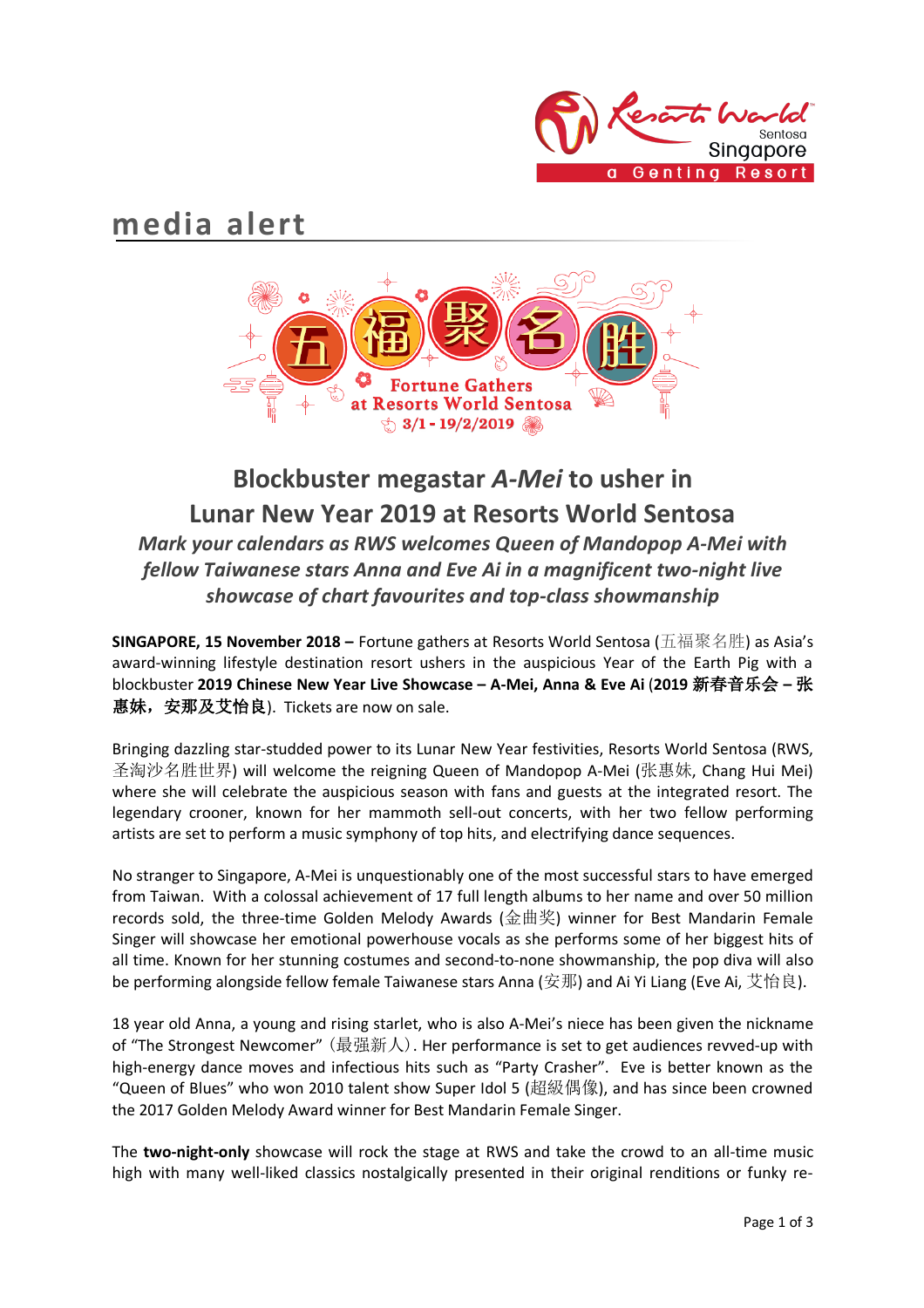arranged versions, complemented by unplugged live performances, as well as stunning modern dance moves. Limited tickets are available for each evening performance.

Along with this musical showcase, guests can look forward to other exciting festive celebrations as RWS rolls out an auspicious lineup of programmes including sumptuous festive dining at the celebrity chef restaurants, celebratory performances at Universal Studios Singapore and S.E.A. Aquarium, gathering of divinity masters with the return of Fortune Street, as well as lucky draws with attractive prizes to be won. Programme details will be unveiled soon.

Details of the 2019 musical showcase at RWS:

**WHAT: 2019 Chinese New Year Live Showcase – A-Mei, Anna & Eve Ai (2019** 新春音乐会 **-** 张惠妹,安那及艾怡良**)** (http://www.rwsentosa.com/cny2019) **WHEN:** 15 and 16 February 2019 (Friday and Saturday), 8pm **DURATION:** 90 minutes **LANGUAGE:** Mandarin **WHERE:** Resorts World Ballroom™, Resorts World Sentosa (名胜世界宴会厅, 圣淘沙名胜世界) **TICKETS:** Tickets are priced at Category 1 (include complimentary RWS Invites membership): S\$228, Category 2 (include complimentary RWS Invites membership): S\$188, Category 3: S\$138, Category 4: S\$108, and Category 5: S\$78. Prices exclude SISTIC booking fees and handling charges. Tickets can be purchased via: (65) 6348 5555 |

www.sistic.com.sg | Resorts World Theatre Box Office | Terms and conditions apply.

- Ends -